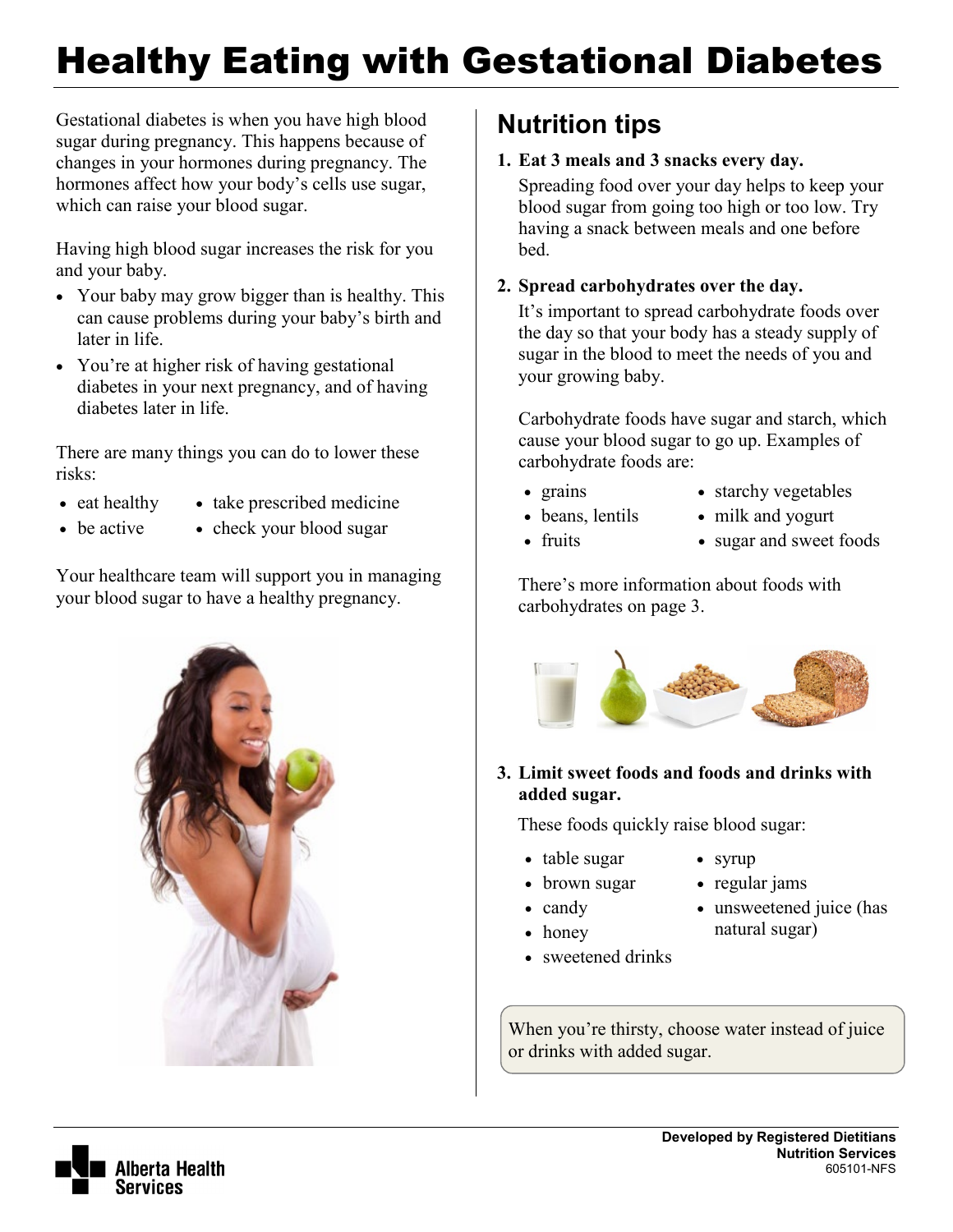### **4. Choose higher fibre foods more often.**

Foods higher in fibre help control your blood sugar and help prevent constipation. Higher fibre foods include:

- whole grains
- beans, peas, and lentils, dried, cooked
- vegetables • fruits • nuts and seeds

### **5. Eat foods higher in protein at each meal and evening snack.**

Protein is important for your health and your baby's health. Protein doesn't raise blood sugars. It can help keep your blood sugar from rising too high after you eat.

Foods higher in protein are Meat and Protein Alternatives. They include:

- beans, peas, and lentils, dried, cooked
- eggs • fish

• cottage cheese

• poultry • tofu

• meat

• cheese

• Greek yogurt



**6. Get enough calcium and vitamin D from the foods and drinks you have every day.**

If you don't drink at least 2 cups (500 mL) of milk or fortified soy beverage a day, talk to your dietitian about how to make sure you get enough calcium and vitamin D each day.

### **7. Take a multivitamin pill every day.**

Take a multivitamin pill with 0.4 mg (400 mcg) of folic acid every day.

Your multivitamin should also contain iron, vitamin  $B_{12}$ , and vitamin D.

Take your multivitamin every day during your pregnancy and for as long as you breastfeed.

#### **8. You can use sugar substitutes and foods with sugar substitutes in small amounts.**

Sugar substitutes don't raise your blood sugar. Read labels to find out what kind of substitute is in the food you buy.

| These sugar substitutes are safe when<br>you're pregnant:     |                                                                                                                             |  |
|---------------------------------------------------------------|-----------------------------------------------------------------------------------------------------------------------------|--|
| <b>Sugar substitute</b>                                       | <b>Brand name</b>                                                                                                           |  |
| acesulfame<br>potassium (Ace-K)                               | Added to packaged foods                                                                                                     |  |
| aspartame                                                     | Nutrasweet <sup>®</sup> , Equal <sup>®</sup> ,<br>store brands                                                              |  |
| saccharin                                                     | Hermesetas <sup>®</sup>                                                                                                     |  |
| stevia                                                        | Sugar Twin <sup>®</sup> , Truvia <sup>®</sup> ,<br>Pure Via <sup>®</sup> , store brands                                     |  |
| sucralose                                                     | Splenda <sup>®</sup> , Sugar Twin <sup>®</sup> ,<br>store brands                                                            |  |
| These sugar substitutes are NOT safe when<br>you're pregnant: |                                                                                                                             |  |
| <b>Sugar substitute</b>                                       | <b>Brand name</b>                                                                                                           |  |
| cyclamate                                                     | Sucaryl <sup>®</sup><br>Sugar Twin <sup>®</sup><br>Sweet N'Low <sup>®</sup><br>Weight Watchers <sup>®</sup><br>store brands |  |

## **Lifestyle tips**

### **1. Gain a healthy amount of weight.**

Your recommended weight gain depends on your weight before pregnancy. Your healthcare provider can help you decide the healthy amount of weight gain for you.

### **2. Be active every day.**

Talk to your healthcare provider about what type and amount of activity is right for you.

Being active can help control your blood sugar and help you manage weight gain while you're pregnant. Aim for 30 minutes of activity most days of the week. Activity after a meal helps keep your blood sugar from rising too high.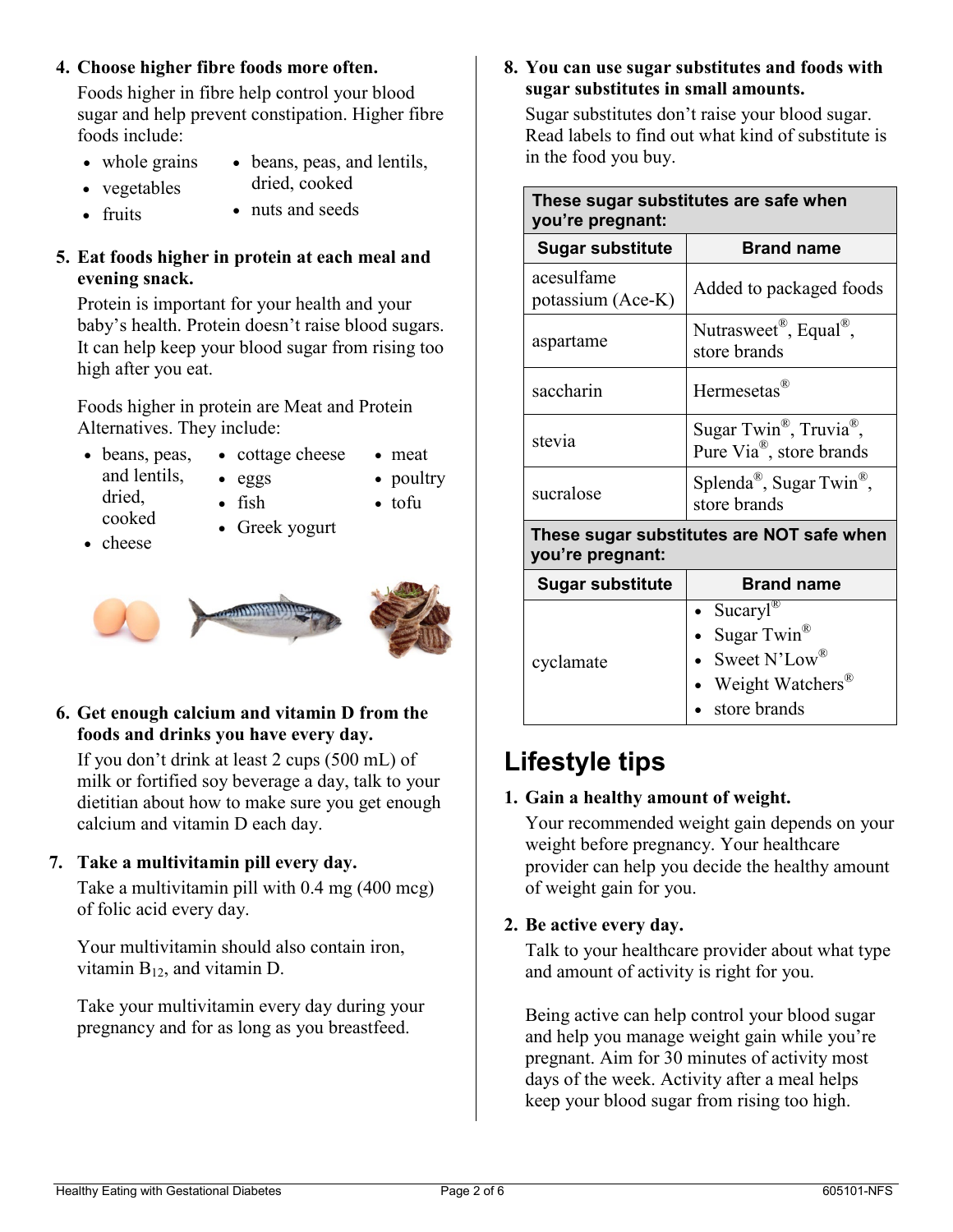## **Healthy meal planning**

### **A meal that looks like the one below can help you balance your meals and spread carbohydrate over the day.**

- Fill  $\frac{1}{2}$  your plate with vegetables.
- Put grains and starchy vegetables on  $\frac{1}{4}$  of your plate. Some starchy vegetables are potatoes, yams, corn, squash, and parsnips.
- Put Meat and Protein Alternatives on  $\frac{1}{4}$  of your plate.
- Plan for fruit as part of some of your meals or snacks. See page 4 for suggested serving sizes.
- Have Milk and Alternatives with some of your meals or snacks. One serving is 1 cup (250 mL) of milk or  $\frac{3}{4}$  cup (175 mL) of plain yogurt.



## **Snacks**

Healthy snacks give you and your baby the extra energy, vitamins, and minerals you both need during pregnancy.

Aim for a snack with carbohydrate between each meal and before bed. Your bedtime snack should include a food higher in protein.

See the sample meal plan on the last page for some examples of healthy snacks.

## **Carbohydrate choices**

Carbohydrates include sugar, starch, and fibre. Sugar and starch raise your blood sugar. Fibre doesn't raise your blood sugar. Choose higher fibre carbohydrate foods most often.

### **A** *carbohydrate choice* **is the amount of food that has about 15 grams of carbohydrate.**

Counting carbohydrate choices will help you:

- know how much carbohydrate you're eating and how much it raises your blood sugar
- meet your carbohydrate goals for meals and snacks

For example: ⅓ cup (75 mL) serving of cooked brown rice has about 15 grams of carbohydrate. This means that  $\frac{1}{3}$  cup (75 mL) of brown rice is 1 carbohydrate choice, and 1 cup (250 mL) of brown rice is 3 carbohydrate choices.

The food lists on the next pages tell you what 1 carbohydrate choice is for different foods.

## **How much carbohydrate do I need in a day?**

Everyone needs a different amount of carbohydrate. Your dietitian can help you find the amount that's right for you.

### **My carbohydrate goals:**

At a meal: choices or <u>grams</u>

At a **snack:** \_\_\_\_ choices or \_\_\_\_ grams

Below is an example of how to spread your carbohydrate over the day.

| <b>Meal</b>      | Carbohydrate<br>choices | <b>Grams of</b><br>carbohydrate |
|------------------|-------------------------|---------------------------------|
| <b>Breakfast</b> | 3 choices               | 45 grams                        |
| Snack            | 1-2 choices             | $15-30$ grams                   |
| Lunch            | 3–4 choices             | $45-60$ grams                   |
| Snack            | 1-2 choices             | $15-30$ grams                   |
| Dinner           | 3–4 choices             | $45-60$ grams                   |
| Bedtime snack    | 1-2 choices             | $15-30$ grams                   |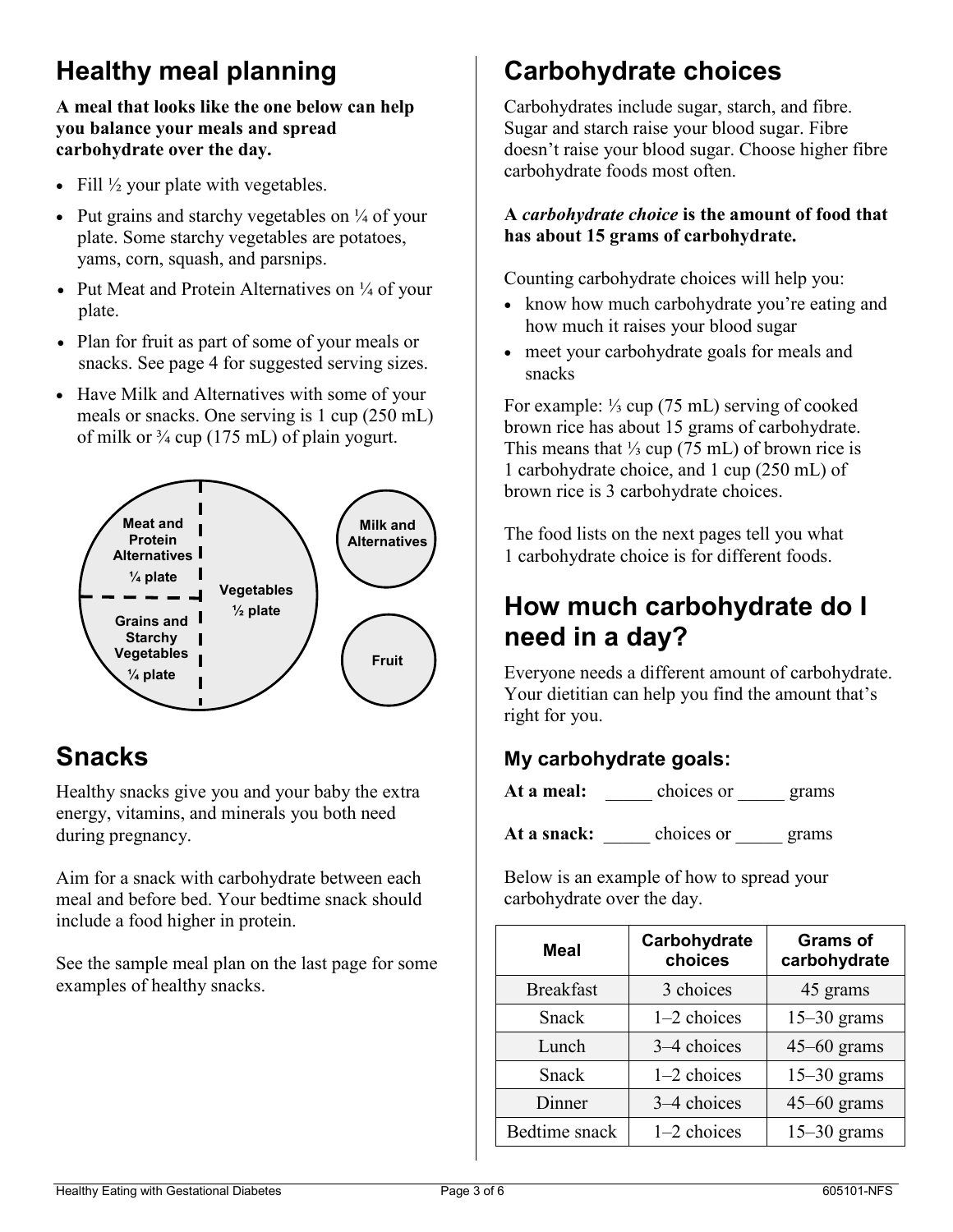## **Carbohydrate choices**

The food lists below tell you how much food is 1 carbohydrate choice.

#### **Each carbohydrate choice has about 15 grams of carbohydrate.**

### **Grains and Starchy Vegetables**

Choose whole grain and higher fibre foods more often.

### **Grains:**

bagel,  $\frac{1}{4}$  large or  $\frac{1}{2}$  small bannock, whole grain,  $1\frac{1}{2}$  x  $2\frac{1}{2}$  inches (4 x 6 cm) barley or bulgur,  $\frac{1}{2}$  cup (125 mL) cooked bread, 1 slice (30 gram weight ) bun, hamburger or hotdog, whole grain, ½ cereal, hot,  $\frac{3}{4}$  cup (175 mL) cereal, cold:  $\frac{1}{2}$  cup (125 mL) chapati, roti, whole grain, 1 small (44 gram weight) English muffin, ½ granola bar, plain, 1 bar (28 gram weight) injera, ½ of a 12 inch (30 cm) round muffin, homemade, 1 small (45 gram weight) pancake or waffle, 1 small (4 inch or 10 cm) pasta, couscous, ½ cup (125 mL) cooked pita bread,  $\frac{1}{2}$  small (6 inches or 15 cm) pizza, thin crust,  $\frac{1}{12}$  (12 inches or 30 cm) quinoa, ½ cup (125 mL) cooked rice, rice noodles, ⅓ cup (75 mL) cooked rye crisps, 2–3 crackers (30 gram weight) tortilla, 1 small (6 inches or 15 cm) or  $\frac{1}{2}$  large (10 inches or 25 cm) whole grain crackers, 3−6 (30 gram weight)

#### **Starchy Vegetables:**

beans, lentils, peas, ½ cup (125 mL) dried and cooked, or canned corn,  $\frac{1}{2}$  cup (125 mL) or  $\frac{1}{2}$  cob green peas, 1 cup (250 mL) parsnips,  $\frac{3}{4}$  cup (175 mL) plantain, mashed, ⅓ cup (75 mL) popcorn, 3 cups (750 mL) potatoes,  $\frac{1}{2}$  medium or  $\frac{1}{2}$  cup (125 mL) baked, boiled, or mashed soup, 1 cup (250 mL) squash: acorn, butternut, hubbard,  $\frac{3}{4}$  cup (175 mL) sweet potato or yam,  $\frac{1}{2}$  cup (125 mL) baked and cubed



### **Fruit**

Choose fresh, frozen, or canned fruit with no added sugar. Choose whole fruit instead of juice.

fresh fruit, 1 medium banana, 1 small or  $\frac{1}{2}$  large blackberries, strawberries, raspberries, 2 cups (500 mL) grapes, 15 fresh fruit, cut-up, 1 cup (250 mL)

canned and frozen fruit, no added sugar,  $\frac{1}{2}$  cup (125 mL) dried fruit,  $\frac{1}{4}$  cup (60 mL) juice, unsweetened, ½ cup (125 mL)



### **Milk and Alternatives**

Milk and alternatives are a good source of calcium, which is important for you and your baby.

milk, 1 cup (250 mL)

fortified soy beverage, plain, 1 cup (250 mL)



yogurt, lower fat, plain/no added sugar,  $\frac{3}{4}$  cup (175 mL) yogurt, flavoured, with added sugar,  $\frac{1}{3}$  cup (75 mL)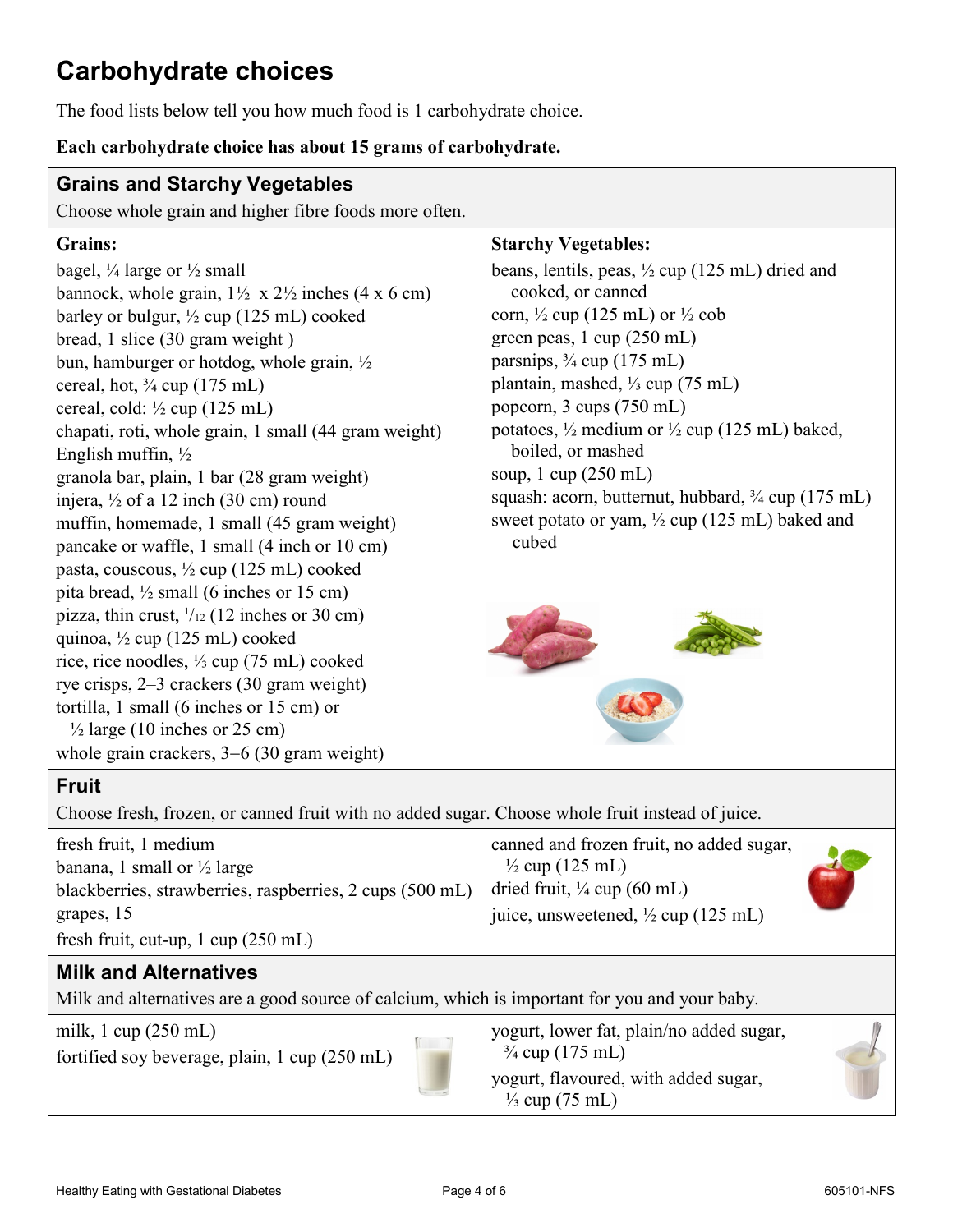| <b>Other Choices</b>                                                       |                  |                       |                     |  |
|----------------------------------------------------------------------------|------------------|-----------------------|---------------------|--|
| Limit as they're often higher in sugar and calories, and low in nutrients. |                  |                       |                     |  |
| cakes                                                                      | gelatin desserts | molasses              | sherbet             |  |
| candies                                                                    | honey            | muffins, store-bought | slushes             |  |
| chocolate                                                                  | ice cream        | pastries              | soft drinks (pop)   |  |
| cookies                                                                    | iced tea         | pies                  | sugar               |  |
| cranberry sauce                                                            | <sub>1</sub> am  | potato chips          | sweet coffee drinks |  |
| donuts                                                                     | ketchup          | powdered drink mixes  | sweetened drinks    |  |
| French fries                                                               | milkshakes       | relish                | syrup               |  |
| frozen yogurt                                                              |                  |                       |                     |  |

## **Foods with little or no carbohydrates**

The foods below have little effect on blood sugar.

| <b>Low Carbohydrate Vegetables</b>                                                                                                                               |
|------------------------------------------------------------------------------------------------------------------------------------------------------------------|
| • Most vegetables are low in carbohydrate, including spinach and other greens, cabbage, cauliflower,<br>broccoli, tomatoes, peppers, mushrooms, and green beans. |
| • Eat vegetables throughout the day. Cover $\frac{1}{2}$ your plate with vegetables at most meals.                                                               |
| <b>Meat and Protein Alternatives</b>                                                                                                                             |
| • Protein is found in meat, fish, poultry, dairy products, eggs, and legumes (dried cooked beans, peas, lentils,<br>and soy products like tofu).                 |
| Choose Meat and Protein Alternatives that are lower in fat. Put Meat and Protein Alternatives on $\frac{1}{4}$ of<br>$\bullet$<br>your plate.                    |
| • Cheese is a good source of protein and calcium. It's low in carbohydrate. A healthy portion of<br>cheese is the size of your thumb.                            |
| <b>Fats</b>                                                                                                                                                      |
| • Choose small amounts of healthy fats like canola or olive oil, non-hydrogenated margarine,<br>nuts, and seeds.                                                 |
| • For added fats like oils and margarine, use the tip of your thumb as a guide to 1 serving.                                                                     |
| <b>Extras</b>                                                                                                                                                    |
| • Extras are foods that are lower in calories and carbohydrates: herbs and spices, broth, coffee and tea.                                                        |

## **More questions?**

Even when you've been meal planning for a while, you may still have questions. Talk to your dietitian about eating for diabetes in pregnancy.

For general information about eating during pregnancy, go to www.healthyparentshealthychildren.ca. If you feel you need more supports during your pregnancy, talk to your healthcare provider.